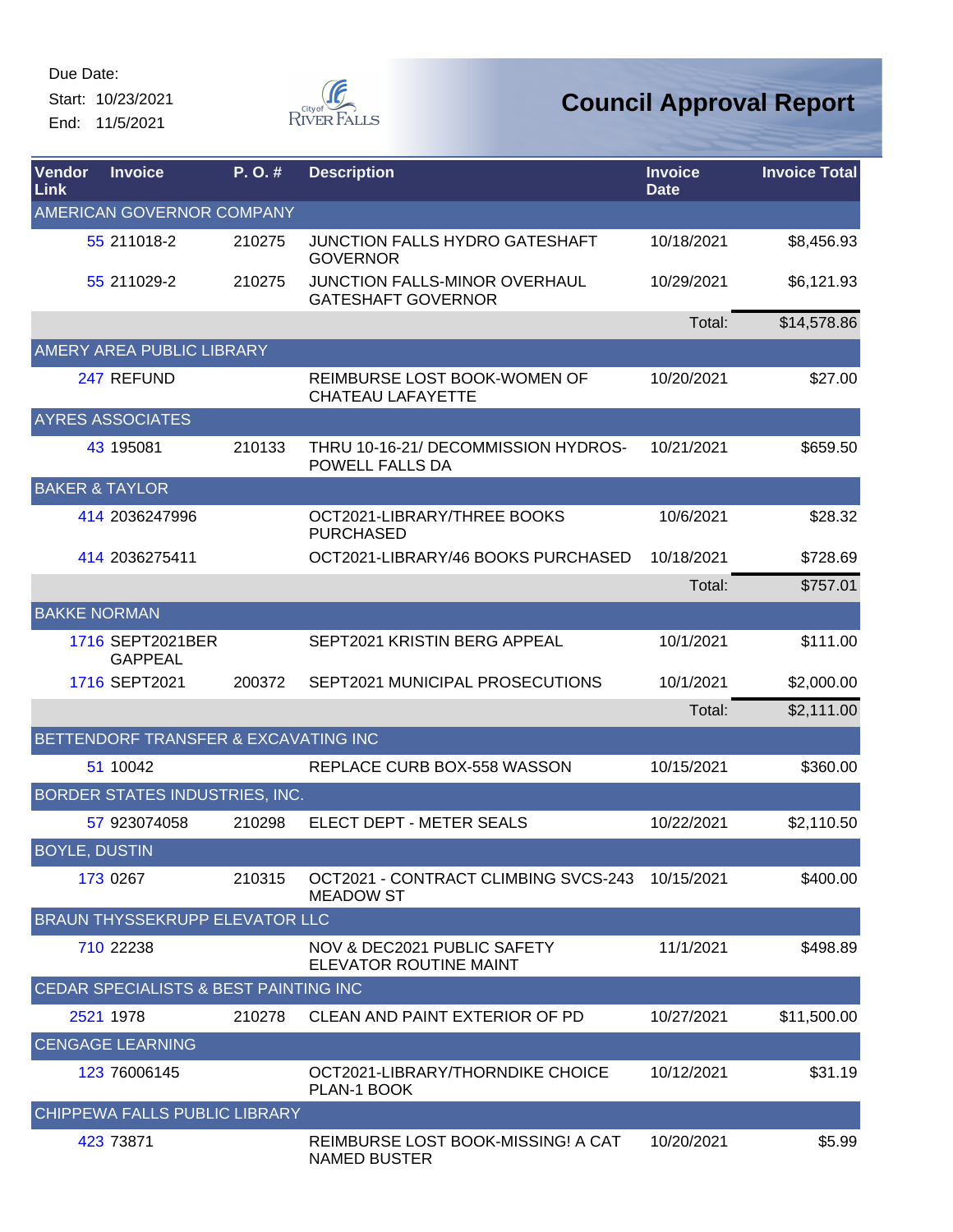Start: 10/23/2021 End: 11/5/2021



| Vendor<br>Link | <b>Invoice</b>                       | P.O.#  | <b>Description</b>                                       | <b>Invoice</b><br><b>Date</b> | <b>Invoice Total</b> |  |  |  |
|----------------|--------------------------------------|--------|----------------------------------------------------------|-------------------------------|----------------------|--|--|--|
|                | COMPUTER INTEGRATION TECHNOLOGY      |        |                                                          |                               |                      |  |  |  |
|                | 379 316743                           | 210014 | NOV2021 MANAGED BACKUP AGREEMENT                         | 11/1/2021                     | \$1,155.00           |  |  |  |
|                | 379 316885                           | 210013 | NOV2021 MANAGED SERVICES<br><b>AGREEMENT</b>             | 11/1/2021                     | \$3,649.60           |  |  |  |
|                |                                      |        |                                                          | Total:                        | \$4,804.60           |  |  |  |
|                | <b>COUNTY MATERIALS CORP</b>         |        |                                                          |                               |                      |  |  |  |
|                | 1816 3678677-00                      |        | WASTEWATER-TWO BUNDLES ADJ RINGS                         | 10/19/2021                    | \$66.00              |  |  |  |
|                | CRESCENT ELECTRIC SUPPLY CO          |        |                                                          |                               |                      |  |  |  |
|                | 80 S509266008.00 210213<br>1         |        | PVC POWER DUCT CONDUIT-INVENTORY                         | 10/13/2021                    | \$8,139.00           |  |  |  |
|                | DELTA DENTAL OF WISCONISN INC        |        |                                                          |                               |                      |  |  |  |
|                | 2572 1680934 NOV<br>2021             |        | NOV 2021 VISION INSURANCE                                | 11/1/2021                     | \$439.48             |  |  |  |
|                | 2572 1680935 NOV<br>2021 RET         |        | NOV 2021 RETIREE VISION INSURANCE                        | 11/1/2021                     | \$6.21               |  |  |  |
|                |                                      |        |                                                          | Total:                        | \$445.69             |  |  |  |
|                | <b>EAU CLAIRE PUBLIC LIBRARY</b>     |        |                                                          |                               |                      |  |  |  |
|                | 254 63365                            |        | REIMBURSE LOST MUSIC CD-KISS ME<br>KATE!                 | 10/20/2021                    | \$18.99              |  |  |  |
| <b>EFTPS</b>   |                                      |        |                                                          |                               |                      |  |  |  |
|                | 7 71487                              |        | ANNUAL 2% STATE FIRE PAY 2021                            | 10/27/2021                    | \$1,942.86           |  |  |  |
|                | 7 71602                              |        | Payroll Period 10/18/21 - 10/31/21                       | 11/5/2021                     | \$79,345.72          |  |  |  |
|                |                                      |        |                                                          | Total:                        | \$81,288.58          |  |  |  |
|                | <b>ELSTER SOLUTIONS CORP</b>         |        |                                                          |                               |                      |  |  |  |
|                | 1536 5257721598                      | 210209 | ELECT DEPT-672 METERS/AMI METER<br><b>PROJECT</b>        | 10/2/2021                     | \$79,296.00          |  |  |  |
|                | <b>EXPRESS PERSONNEL SERVICES</b>    |        |                                                          |                               |                      |  |  |  |
|                | 109 26238045                         | 210016 | WKEND 10/24/21-PUBLIC WORKS TEMP<br><b>HELP-15.5 HRS</b> | 10/27/2021                    | \$308.38             |  |  |  |
|                | 109 26281829                         | 210016 | WKEND 10/31/21 PUBLIC WORKS TEMPS-<br><b>17.78HRS</b>    | 10/31/2021                    | \$343.19             |  |  |  |
|                |                                      |        |                                                          | Total:                        | \$651.57             |  |  |  |
|                | <b>FBG SERVICE CORPORATION</b>       |        |                                                          |                               |                      |  |  |  |
|                | 364 912684                           | 210246 | OCT2021 CLEANING OF MULTIPLE<br><b>BUILDINGS</b>         | 10/31/2021                    | \$5,262.50           |  |  |  |
|                | FIRST NATIONAL BANK - RF SECTION 125 |        |                                                          |                               |                      |  |  |  |
|                | 6 71601                              |        | Payroll Period 10/18/21 - 10/31/21                       | 11/5/2021                     | \$3,374.14           |  |  |  |
|                | FRIDAY MEMORIAL LIBRARY              |        |                                                          |                               |                      |  |  |  |
|                | 410 79427                            |        | REIMBURSE LOST BOOK-TWELVE DATES<br>OF CHRISTMAS         | 10/20/2021                    | \$16.00              |  |  |  |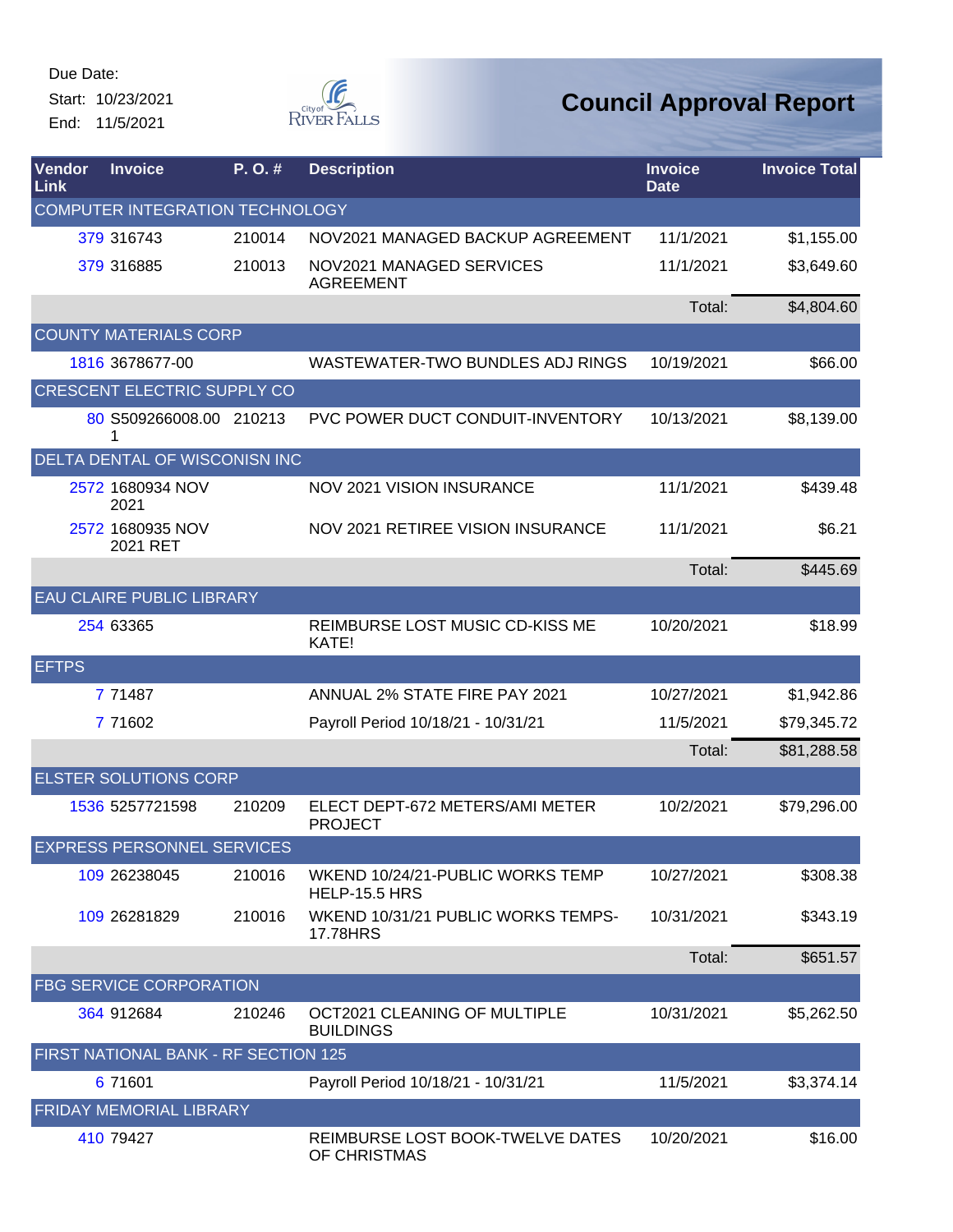Start: 10/23/2021 End: 11/5/2021



| Vendor<br>Link      | <b>Invoice</b>                                | P.O.#  | <b>Description</b>                                           | <b>Invoice</b><br><b>Date</b> | <b>Invoice Total</b> |
|---------------------|-----------------------------------------------|--------|--------------------------------------------------------------|-------------------------------|----------------------|
| <b>GALDE, TYLER</b> |                                               |        |                                                              |                               |                      |
|                     | 263 NOV2021TRAV<br>EL                         |        | NOV2021 TRAVEL PER DIEM-MADISON<br><b>CONFERENCE</b>         | 11/1/2021                     | \$128.00             |
|                     | <b>GENERAL ENGINEERING COMPANY</b>            |        |                                                              |                               |                      |
|                     | 1277 0009                                     | 210308 | <b>COMMERCIAL CROSS CONNECTION</b><br>SERVICES-INSPECT/MAIL  | 10/1/2021                     | \$11,221.25          |
|                     | <b>GOVERNMENT FINANCE OFFICER ASSOCIATION</b> |        |                                                              |                               |                      |
|                     | 708 3002321                                   |        | S.KARLSSON JULY2021 VIRTUAL<br><b>CONFERENCE</b>             | 10/31/2021                    | \$420.00             |
|                     | 708 3002291                                   |        | S.KARLSSON APRIL2021 INTERMEDIATE<br><b>GOV ACCOUNTING</b>   | 10/31/2021                    | \$420.00             |
|                     |                                               |        |                                                              | Total:                        | \$840.00             |
|                     | <b>GUARDIAN SUPPLY LLC</b>                    |        |                                                              |                               |                      |
|                     | 4255 10399                                    | 210328 | B.Jensen - Quantum Level IIIA Custom Body<br>Armor           | 10/27/2021                    | \$925.00             |
|                     | 4255 10397                                    | 210328 | D. Anderson - Quantum Level IIIA Custom<br><b>Body Armor</b> | 10/27/2021                    | \$925.00             |
|                     | 4255 10402                                    | 210328 | C.Gottfredsen-Quantum Level IIIA Custom<br>Body Armor        | 10/27/2021                    | \$925.00             |
|                     | 4255 10398                                    | 210328 | C.Kober-Quantum Level IIIA Custom Body<br>Armor              | 10/27/2021                    | \$925.00             |
|                     | 4255 10401                                    | 210328 | R.Miller-Quantum Level IIIA Custom Body<br>Armor             | 10/27/2021                    | \$925.00             |
|                     | 4255 10400                                    | 210328 | S. Bangert-Quantum Level IIIA Custom Body<br>Armor           | 10/27/2021                    | \$925.00             |
|                     | 4255 10446                                    |        | C.GOTTFREDSEN-BADGE<br>HOLDER/MERRILL JUNGLE MOC             | 11/2/2021                     | \$116.98             |
|                     | 4255 10447                                    |        | S.BANGERT-CONCEALMENT HOLSTER                                | 11/2/2021                     | \$46.99              |
|                     | 4255 10449                                    |        | D.HOKKANEN-BODY ARMOR VENTILATION<br><b>SYSTEM</b>           | 11/2/2021                     | \$109.99             |
|                     | 4255 10448                                    |        | S. THOMAS SHIELD/CARGO PANT/DS LED<br>HL                     | 11/2/2021                     | \$369.97             |
|                     |                                               |        |                                                              | Total:                        | \$6,193.93           |
|                     | HANTEN BROADCASTING COMPANY INC               |        |                                                              |                               |                      |
|                     | 306 SEPT2021                                  |        | VACCINE CLINIC - FIVE COMMERCIALS                            | 10/1/2021                     | \$100.00             |
|                     | <b>HARTUNG ELECTRIC LLC</b>                   |        |                                                              |                               |                      |
|                     | 158 15425                                     |        | POLICE DEPT-ADD OUTLET IN<br><b>GARAGE/CONNECT POWER</b>     | 10/29/2021                    | \$725.00             |
|                     | <b>HEALTH PARTNERS</b>                        |        |                                                              |                               |                      |
|                     | 356 108105912<br><b>NOVEMBER</b>              |        | NOVEMBER 2021 HEALTH DENTAL<br><b>INSURANCE</b>              | 11/1/2021                     | \$181,217.54         |
|                     | <b>HELMER PRINTING INC</b>                    |        |                                                              |                               |                      |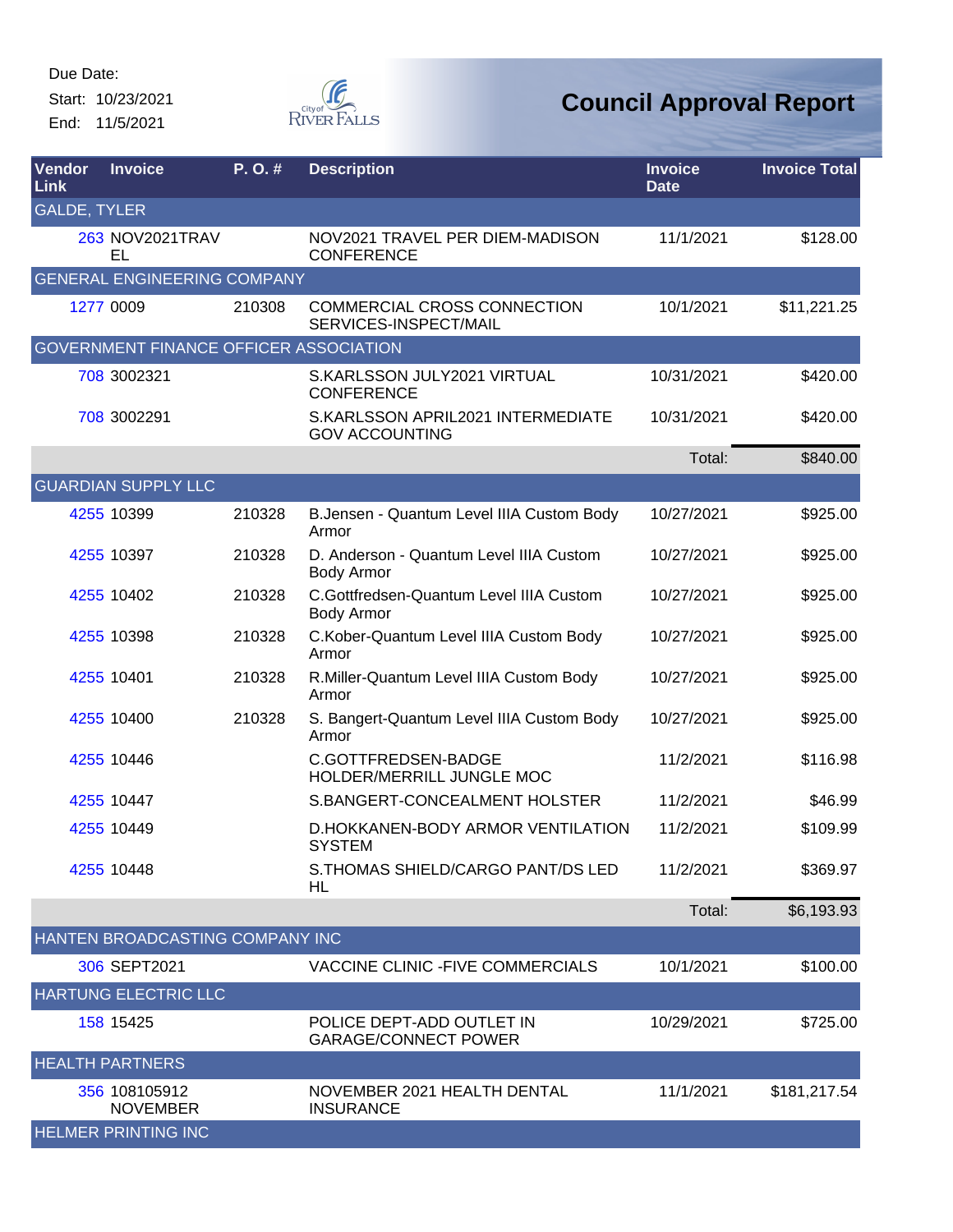Start: 10/23/2021 End: 11/5/2021



| Vendor<br>Link         | <b>Invoice</b>            | P.O.#                             | <b>Description</b>                                           | <b>Invoice</b><br><b>Date</b> | <b>Invoice Total</b> |
|------------------------|---------------------------|-----------------------------------|--------------------------------------------------------------|-------------------------------|----------------------|
|                        | 136 196785                |                                   | RFMU- 10,000 WINDOW ENVELOPES                                | 10/22/2021                    | \$665.76             |
|                        | 136 196786                |                                   | CITY HALL - 2500 REGULAR ENVELOPES                           | 10/22/2021                    | \$519.03             |
|                        |                           |                                   |                                                              | Total:                        | \$1,184.79           |
|                        |                           | <b>HIGH TECH CLEANING SERVICE</b> |                                                              |                               |                      |
|                        | 848 1116                  |                                   | 9/27/21 INCIDENT-BIOHAZARD WASTE<br><b>CLEANING OF SQUAD</b> | 10/1/2021                     | \$85.00              |
|                        | HUDSON AREA JOINT LIBRARY |                                   |                                                              |                               |                      |
|                        | 1361 83337                |                                   | REIMBURSE LOST BOOK-FOX IN SOCKS                             | 10/20/2021                    | \$13.99              |
|                        | 1361 723825               |                                   | REIMBURSE LOST BOOK-GET KNOWN<br>BEFORE THE BOOK             | 10/20/2021                    | \$22.00              |
|                        |                           |                                   |                                                              | Total:                        | \$35.99              |
|                        |                           | HUEBSCH LAUNDRY COMPANY           |                                                              |                               |                      |
|                        | 146 20105231              | 210066                            | 10/6/21 WASTEWATER DEPT RUG SERVICE                          | 10/6/2021                     | \$54.35              |
|                        | 146 20105207              | 210066                            | 10/6/21 POLICE DEPT RUG SERVICE                              | 10/6/2021                     | \$36.74              |
|                        | 146 20105229              | 210066                            | 10/6/21 CITY HALL RUG SERVICE                                | 10/6/2021                     | \$59.26              |
|                        | 146 20106570              | 210066                            | 10/13/21 LIBRARY RUG SERVICE                                 | 10/13/2021                    | \$31.05              |
|                        | 146 10172270              | 210021                            | 10/20/21 PUBLIC WORKS UNIFORMS                               | 10/20/2021                    | \$107.65             |
|                        | 146 10172269              | 210026                            | 10/20/21 WATER DEPT UNIFORMS                                 | 10/20/2021                    | \$50.42              |
|                        | 146 10172271              | 210026                            | 10/20/21 WASTEWATER DEPT UNIFORMS                            | 10/20/2021                    | \$39.97              |
|                        | 146 10172268              | 210035                            | 10/20/21 ELECTRIC DEPT UNIFORMS                              | 10/20/2021                    | \$552.08             |
|                        | 146 20107895              | 210066                            | 10/20/21 POLICE DEPT RUG SERVICE                             | 10/20/2021                    | \$36.74              |
|                        | 146 20107917              | 210066                            | 10/20/21 CITY HALL RUG SERVICE                               | 10/20/2021                    | \$59.26              |
|                        | 146 10174334              | 210035                            | 10/27/21 ELECTRIC DEPT UNIFORMS                              | 10/27/2021                    | \$299.08             |
|                        | 146 10174335              | 210026                            | 10/27/21 WATER DEPT UNIFORMS                                 | 10/27/2021                    | \$50.42              |
|                        | 146 10174336              | 210021                            | 10/27/21 PW DEPT UNIFORMS                                    | 10/27/2021                    | \$159.11             |
|                        | 146 10174337              | 210026                            | 10/27/21 WASTEWATER DEPT UNIFORMS                            | 10/27/2021                    | \$39.97              |
|                        | 146 20109250              | 210066                            | 10/27/21 LIBRARY RUG SERVICE                                 | 10/27/2021                    | \$54.85              |
|                        |                           |                                   |                                                              | Total:                        | \$1,630.95           |
|                        |                           |                                   | INTERNATIONAL CITY MGMT ASSOC RETIREMENT CORP                |                               |                      |
|                        | 1 71485                   |                                   | ANNUAL 2% STATE FIRE PAY 2021                                | 10/27/2021                    | \$47,802.22          |
|                        | 1 71597                   |                                   | Payroll Period 10/18/21 - 10/31/21                           | 11/5/2021                     | \$16,260.59          |
|                        | 1 71598                   |                                   | Payroll Period 10/18/21 - 10/31/21                           | 11/5/2021                     | \$726.60             |
|                        |                           |                                   |                                                              | Total:                        | \$64,789.41          |
| <b>J&amp;J GIS LLC</b> |                           |                                   |                                                              |                               |                      |
|                        | 651 OCT2021               | 210072                            | OCT2021 GIS CONTRACT-59 HOURS                                | 10/31/2021                    | \$2,655.00           |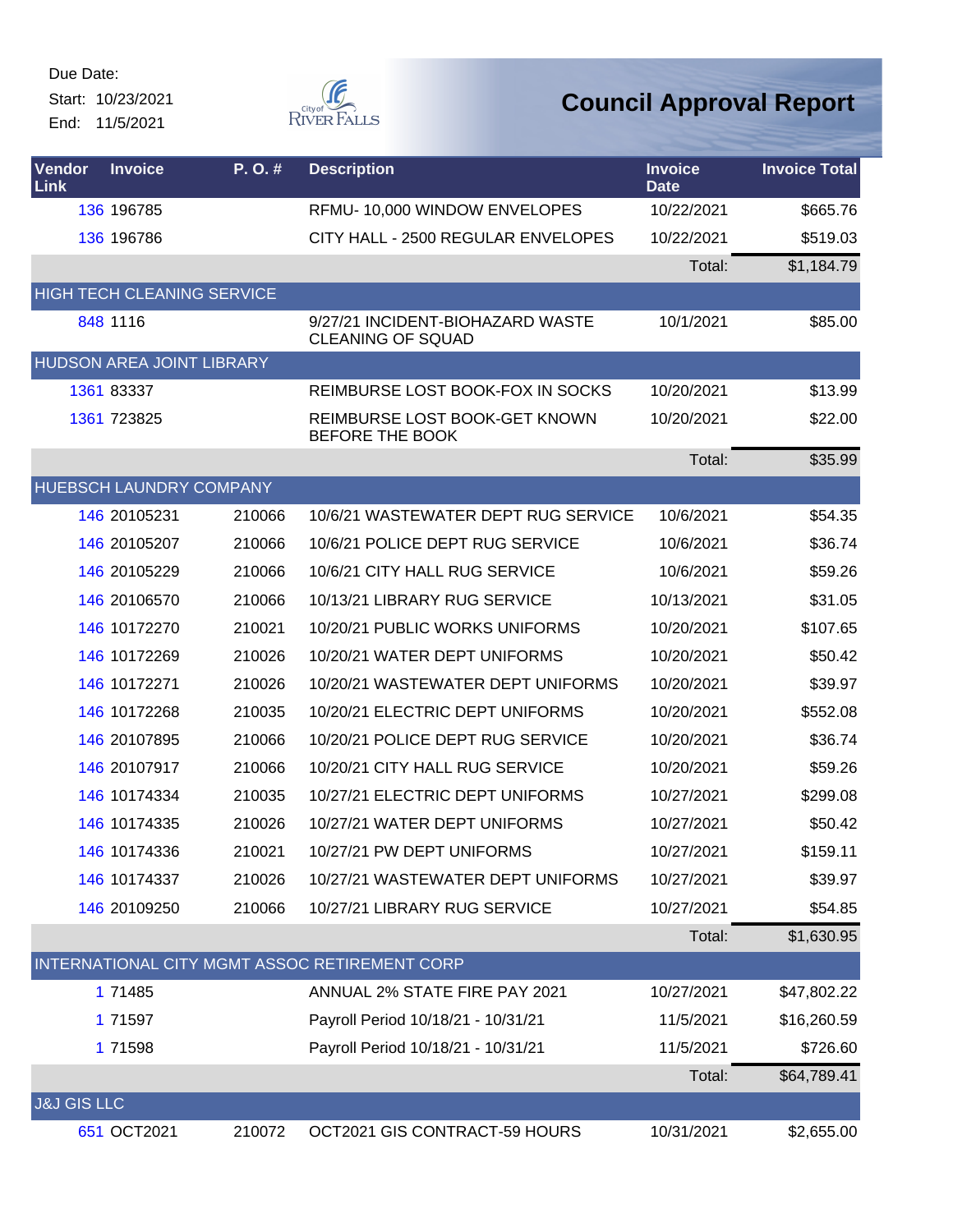Start: 10/23/2021 End: 11/5/2021



| Vendor<br>Link     | <b>Invoice</b>                           | $P. O.$ # | <b>Description</b>                                              | <b>Invoice</b><br><b>Date</b> | <b>Invoice Total</b> |
|--------------------|------------------------------------------|-----------|-----------------------------------------------------------------|-------------------------------|----------------------|
|                    | JOHNSON, MICHAEL G                       |           |                                                                 |                               |                      |
|                    | 3459 5391                                |           | RF POLICE DEPT-SIX PADLOCK<br><b>KEYS/LOBBY LOCKERS</b>         | 10/8/2021                     | \$15.00              |
|                    | <b>JOSIE HAYES CREATIVE</b>              |           |                                                                 |                               |                      |
|                    | 4714 08-09--<br>20210016                 |           | <b>ELECTRONIC RECYCLING</b><br><b>EVENT/GRAPHICS &amp; PREP</b> | 10/1/2021                     | \$362.50             |
|                    | <b>KRAMER WELL DRILLING LLC</b>          |           |                                                                 |                               |                      |
|                    | 4798 21-166                              | 210322    | <b>DIRECTIONAL BORING-</b><br>PAULSON/STERLING PONDS LOOPING    | 10/13/2021                    | \$22,934.00          |
|                    | 4798 21-168                              | 210318    | Elect Dept - Cable Replacement Lawrence St                      | 10/18/2021                    | \$6,489.00           |
|                    | 4798 21-167                              | 210319    | Elect Dept - High View 3/0 Primary Extension                    | 10/18/2021                    | \$13,848.00          |
|                    | 4798 21-171                              | 210324    | DIRECTIONAL BORING-2' DUCT/305 S<br><b>WASSON LN</b>            | 10/25/2021                    | \$2,205.00           |
|                    |                                          |           |                                                                 | Total:                        | \$45,476.00          |
| <b>LAFORCE LLC</b> |                                          |           |                                                                 |                               |                      |
|                    | 142 1174778                              |           | POLICE DEPT-REPLACE EXISTING<br><b>CLOSERS/EXTERIOR MAIN</b>    | 10/19/2021                    | \$739.00             |
|                    | <b>LAKES COFFEE LLC</b>                  |           |                                                                 |                               |                      |
|                    | 4064 15786                               |           | OCT2021-POLICE DEPT COFFEE ORDER                                | 10/5/2021                     | \$93.90              |
|                    | LANGUAGE LINE SERVICES, INC              |           |                                                                 |                               |                      |
|                    | 2991 10342400                            |           | POLICE DEPT-SPANISH-OVER THE PHONE<br><b>INTERPRETATION</b>     | 10/1/2021                     | \$43.50              |
|                    | LEAGUE OF MINNESOTA CITIES               |           |                                                                 |                               |                      |
|                    | 660 354539                               |           | <b>OCT-NOV FINANCE</b><br>DIRECTOR/CONTROLLER POSTING           | 10/22/2021                    | \$345.00             |
| <b>LEBO SIGN</b>   |                                          |           |                                                                 |                               |                      |
|                    | 2422 8758                                | 210331    | FIVE CORPORATE PARK MARKETING<br><b>SIGNS</b>                   | 10/1/2021                     | \$1,550.00           |
|                    | <b>LOFFLER COMPANIES INC</b>             |           |                                                                 |                               |                      |
|                    | 182 3860025                              |           | OCT2021 WASTEWATER KONICA MINOLTA<br><b>COPIER OVERAGE</b>      | 10/26/2021                    | \$7.54               |
|                    | <b>MCCOY CONSTRUCTION &amp; FORESTRY</b> |           |                                                                 |                               |                      |
|                    | 4490 OCT2021PURC 210325<br><b>HASE</b>   |           | HENKE SNOW PLOW RETROFIT KIT                                    | 10/28/2021                    | \$18,075.00          |
| MCLOONE, JOHN      |                                          |           |                                                                 |                               |                      |
|                    | 4802 AUG/SEPT2021                        |           | AUG/SEPT2021 NEWSPAPER<br>PUBLISHINGS/NOTICES                   | 10/1/2021                     | \$3,075.15           |
|                    | METERING & TECHNOLOGY SOLUTIONS          |           |                                                                 |                               |                      |
|                    | 451 20691                                |           | WATER DEPT-15 TOOLLESS CLEAR ROTO<br><b>SEALS</b>               | 10/22/2021                    | \$12.75              |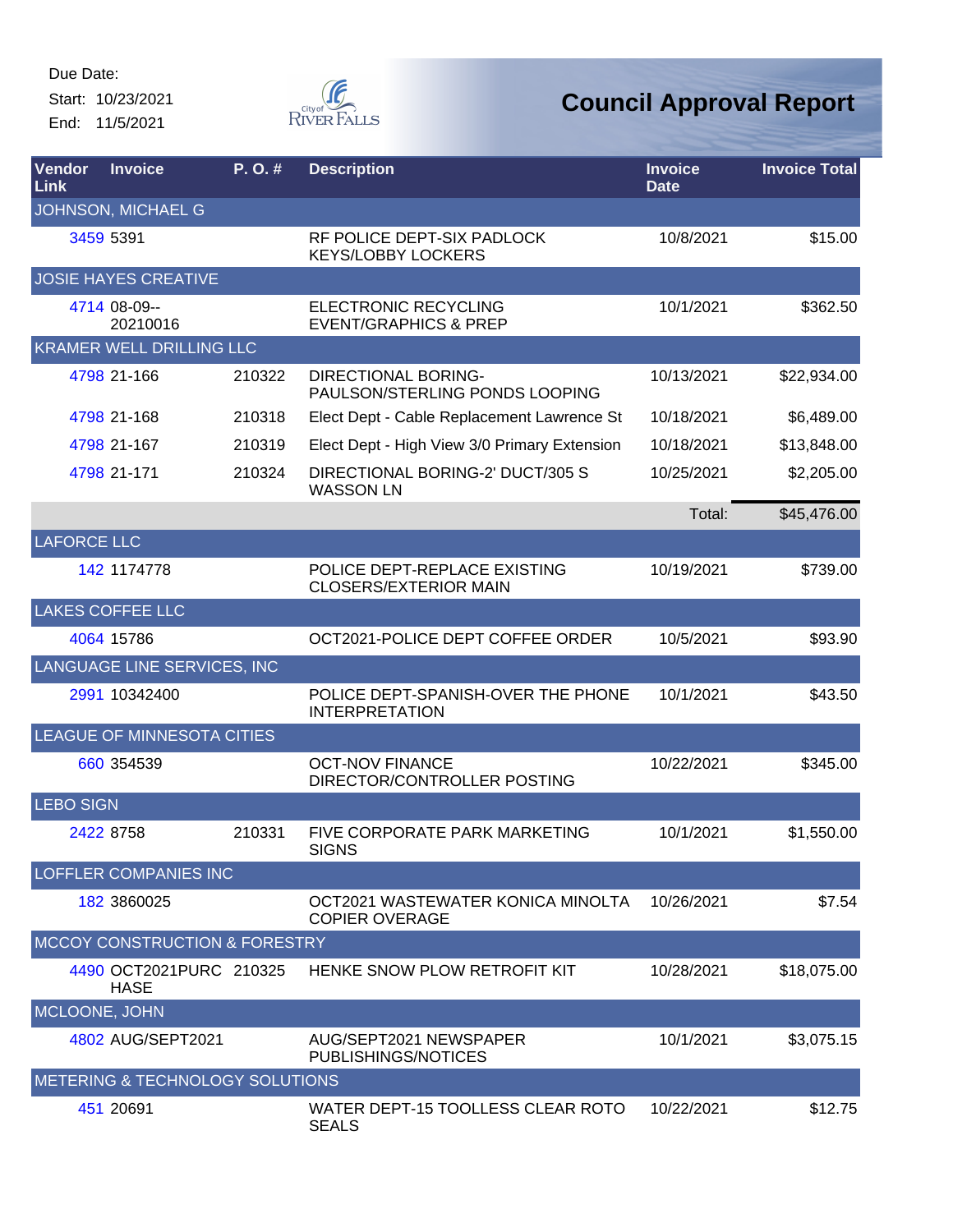Start: 10/23/2021 End: 11/5/2021



| <b>Vendor</b><br><b>Link</b> | <b>Invoice</b>                       | $P. O.$ # | <b>Description</b>                                         | <b>Invoice</b><br><b>Date</b> | <b>Invoice Total</b> |
|------------------------------|--------------------------------------|-----------|------------------------------------------------------------|-------------------------------|----------------------|
|                              |                                      |           | MIDAMERICA ADMINISTRATIVE & RETIREMENT SOLUTIONS           |                               |                      |
|                              | 500 71604                            |           | Payroll Period 10/18/21 - 10/31/21                         | 11/5/2021                     | \$279.45             |
| MILLER, RYAN                 |                                      |           |                                                            |                               |                      |
|                              | 1537 NOV2021TRAV<br>EL               |           | NOV2021 PEWAUKEE TRAVEL PER<br><b>DIEM/CONFERENCES</b>     | 11/1/2021                     | \$147.50             |
|                              | NORTHLAND BUSINESS SYSTEMS           |           |                                                            |                               |                      |
|                              | 347 IN104036                         | 210334    | PD INTERVIEW RECORDING SYSTEM-2022<br><b>CONTRACT</b>      | 11/1/2021                     | \$4,655.60           |
|                              | ONE TIME PAY VENDOR                  |           |                                                            |                               |                      |
|                              | 9999 JAMESKAPHIN<br><b>GST</b>       |           | OVERPYMT ON TOW CHARGES/RF CASE<br>202101482               | 10/19/2021                    | \$25.00              |
|                              | 9999 RANDALJOCEL<br><b>YNRICHARD</b> |           | 2021 INCENTIVE BONUS-GO SOLAR IN 2021                      | 10/22/2021                    | \$1,000.00           |
|                              | 9999 GEOFFREYBR<br><b>UBAKER</b>     |           | ELECTRIC VEHICLE CHARGING STATION<br><b>INCENTIVE</b>      | 10/27/2021                    | \$599.00             |
|                              | 9999 SUSANANDER<br>SON               |           | REFUND-319 N PEARL OVERHEAD<br><b>SERVICE CONVERSION</b>   | 10/27/2021                    | \$438.82             |
|                              | 9999 RFYOUTHHOC<br><b>KEY</b>        |           | LIGHTING UPGRADE-FOCUS ON ENERGY<br><b>INCENTIVE MATCH</b> | 10/27/2021                    | \$1,400.00           |
|                              | 9999 DEBRAJARVIS                     |           | REIMBURSE TRAVEL EXPENSES-<br>CANDIDATE/ASST TO THE CA     | 10/31/2021                    | \$655.95             |
|                              |                                      |           |                                                            | Total:                        | \$4,118.77           |
|                              | OUTDOOR DIMENSIONS LLC               |           |                                                            |                               |                      |
|                              | 4189 2021OD94                        | 210309    | TREE INSTALLATION-<br><b>CAMBRIDGE/NEWCASTLE DR</b>        | 10/23/2021                    | \$5,600.00           |
|                              | PAYMENT SERVICE NETWORK INC          |           |                                                            |                               |                      |
|                              | 206 247001                           |           | OCT2021 RFMU PAYMENT SERVICES                              | 10/31/2021                    | \$583.00             |
|                              | <b>PELION BENEFITS</b>               |           |                                                            |                               |                      |
|                              | 5 S JENSEN<br><b>RETIREE</b>         |           | S JENSEN FROZEN SICK RETIREMENT                            | 10/15/2021                    | \$7,706.37           |
|                              | <b>5 THATCHER</b><br><b>RETIREE</b>  |           | THATCHER FROZEN SICK                                       | 10/15/2021                    | \$8,935.51           |
|                              | 5 71486                              |           | ANNUAL 2% STATE FIRE PAY 2021                              | 10/27/2021                    | \$3,678.89           |
|                              | 5 71600                              |           | Payroll Period 10/18/21 - 10/31/21                         | 11/5/2021                     | \$373.49             |
|                              |                                      |           |                                                            | Total:                        | \$20,694.26          |
|                              | PIERCE COUNTY TREASURER              |           |                                                            |                               |                      |
|                              | 210 OCT2021DOGS<br><b>ETTLEMENT</b>  |           | OCT2021 DOG SETTLEMENT                                     | 10/29/2021                    | \$816.00             |
|                              | <b>QUADIENT LEASING USA INC</b>      |           |                                                            |                               |                      |
|                              | 4459 N9124503                        |           | OCT-DEC2021 POSTAGE MACHINE LEASE                          | 10/31/2021                    | \$784.62             |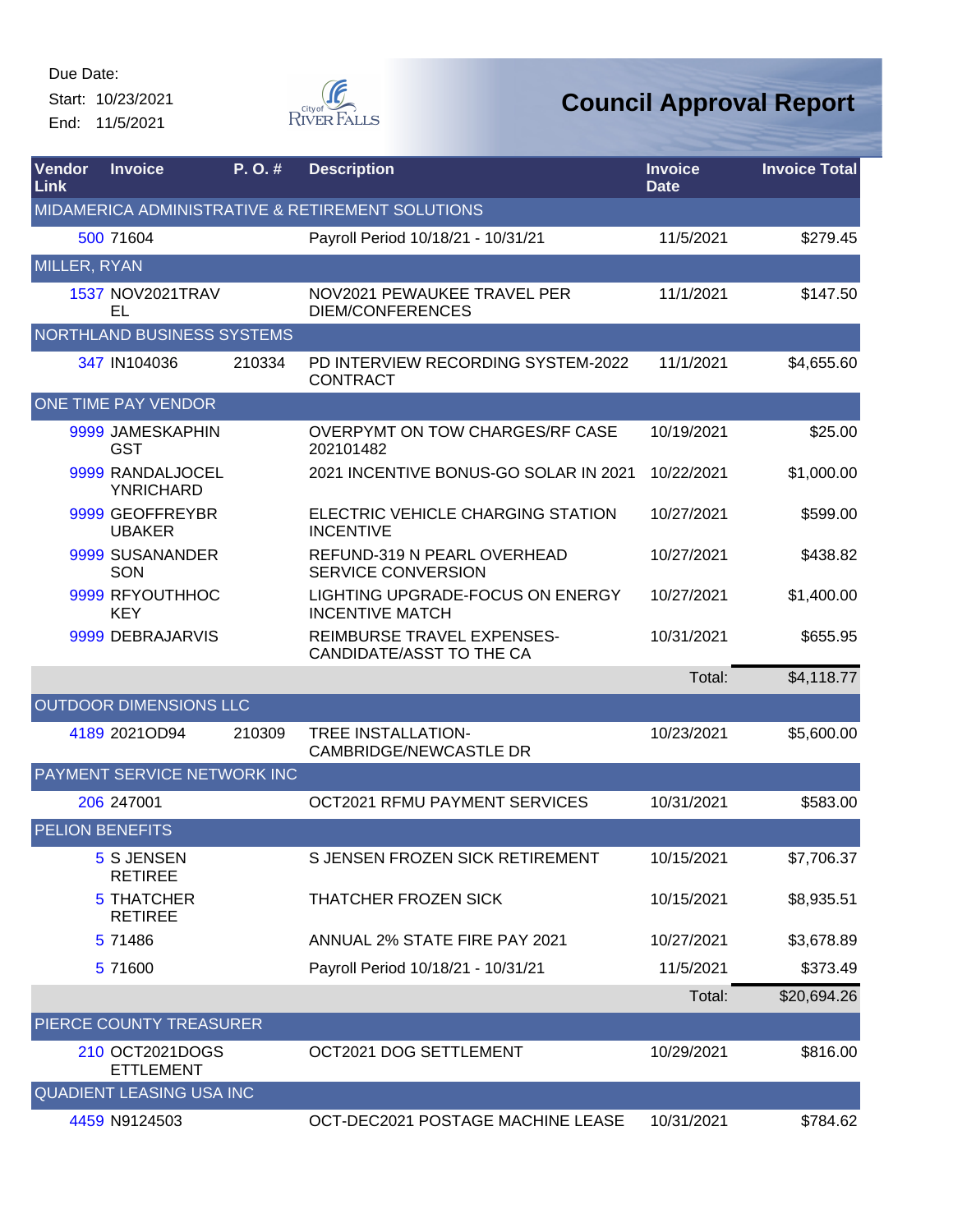Start: 10/23/2021 End: 11/5/2021



| Vendor<br>Link     | <b>Invoice</b>                           | P. O. # | <b>Description</b>                                   | <b>Invoice</b><br><b>Date</b> | <b>Invoice Total</b> |
|--------------------|------------------------------------------|---------|------------------------------------------------------|-------------------------------|----------------------|
|                    | <b>RIVER BLUFF HUMANE SOCIETY</b>        |         |                                                      |                               |                      |
|                    | 737 913                                  |         | POLICE DEPT-ANIMAL CONTROL/ONE<br><b>DOG/ONE CAT</b> | 10/5/2021                     | \$130.00             |
|                    | RIVER FALLS SENIOR CITIZENS              |         |                                                      |                               |                      |
|                    | 438 NOV2021                              |         | NOV2021 SENIOR CENTER                                | 11/1/2021                     | \$500.00             |
| <b>RUNNING INC</b> |                                          |         |                                                      |                               |                      |
|                    | 1573 25209                               | 200371  | Oct2021 Taxi Management Services                     | 10/31/2021                    | \$21,307.43          |
|                    | RURAL ELECTRIC SUPPLY COOPERATIVE        |         |                                                      |                               |                      |
|                    | 221 840457-00                            | 210310  | ELECT DEPT-SINGLE PHASE PRIMARY<br>PEDESTAL          | 10/22/2021                    | \$635.00             |
|                    | ST CROIX COUNTY CLERK                    |         |                                                      |                               |                      |
|                    | 650 OCT2021DOGS<br><b>ETTLEMENT</b>      |         | OCT2021 DOG SETTLEMENT                               | 10/29/2021                    | \$311.50             |
|                    | ST CROIX VALLEY NATURAL GAS CO           |         |                                                      |                               |                      |
|                    | 255 SEPT2021                             |         | SEPT2021 NATURAL GAS BILL                            | 9/30/2021                     | \$1,785.08           |
|                    | ST CROIX VALLEY SART INC                 |         |                                                      |                               |                      |
|                    | 256 1458                                 |         | 10/21/21 FORENSIC NURSE SERVICE FEE                  | 10/25/2021                    | \$200.00             |
|                    | <b>STATE OF MINNESOTA</b>                |         |                                                      |                               |                      |
|                    | 86 677952                                | 210323  | SIMULATOR TRAINING FOR PLOW<br><b>TRUCKS/8 STAFF</b> | 10/21/2021                    | \$1,200.00           |
|                    | STATE OF WI, DEPT OF CHILDREN & FAMILIES |         |                                                      |                               |                      |
|                    | 328 71603                                |         | Payroll Period 10/18/21 - 10/31/21 Remit<br>#7747159 | 11/5/2021                     | \$340.31             |
|                    | <b>STATE TREASURER</b>                   |         |                                                      |                               |                      |
|                    | 260 NOV2021                              |         | NOV2021 ELECTRIC/WATER/SEWER<br><b>BONDS</b>         | 11/1/2021                     | \$116,000.00         |
|                    | STUART C IRBY TOOL AND SAFETY            |         |                                                      |                               |                      |
|                    | 156 S012618168.00 210272<br>3            |         | ELECT DEPT-ROLLS OF CONDUIT                          | 10/6/2021                     | \$16,200.00          |
|                    | 156 S012649904.00 210288<br>2            |         | ELECT DEPT - SIX CONDUCTOR PEDESTAL                  | 10/19/2021                    | \$690.00             |
|                    | 156 S012681973.00 210314                 |         | ELECT DEPT-15KV CABLE SPLICES/INSUL<br><b>CONN</b>   | 10/20/2021                    | \$2,148.00           |
|                    | 156 S012691573.00 210321<br>1            |         | ELECT DEPT-SPLICE/CABLE CLEANER                      | 10/26/2021                    | \$127.51             |
|                    |                                          |         |                                                      | Total:                        | \$19,165.51          |
|                    | TIERNEY BROTHERS, INC                    |         |                                                      |                               |                      |
|                    | 3255 856007                              | 210274  | COUNCIL CHAMBERS A/V EQUIP-BLACK<br>TABLETOP/VESA    | 10/26/2021                    | \$2,682.80           |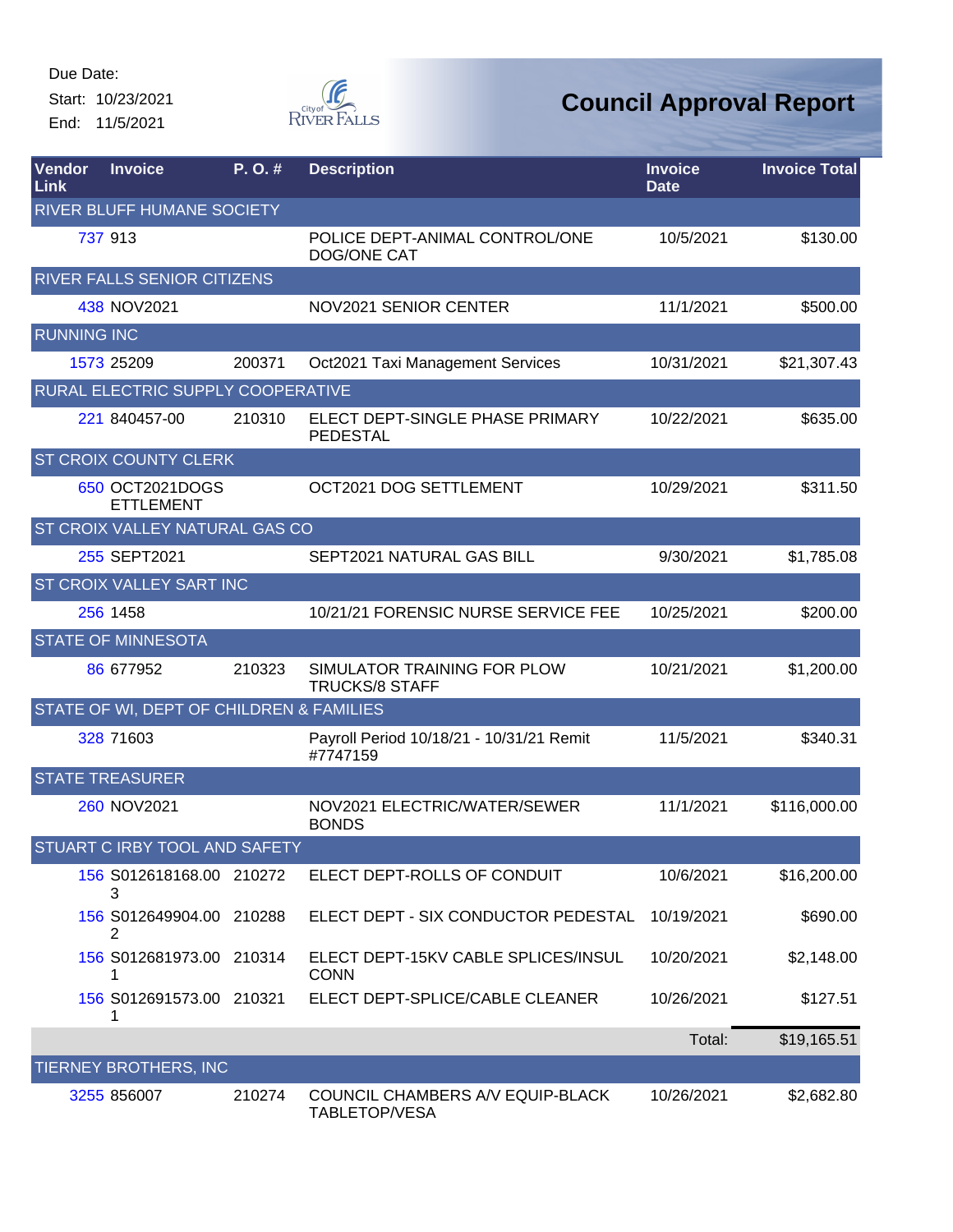Start: 10/23/2021 End: 11/5/2021



| Vendor<br>Link      | <b>Invoice</b>                         | P. O.# | <b>Description</b>                                      | <b>Invoice</b><br><b>Date</b> | <b>Invoice Total</b> |
|---------------------|----------------------------------------|--------|---------------------------------------------------------|-------------------------------|----------------------|
|                     | <b>T-MOBILE USA INC</b>                |        |                                                         |                               |                      |
|                     | 269 952886095/SEP<br>T2021             |        | SEPT2021 LIBRARY MOBILE INTERNET<br><b>CHARGES</b>      | 10/1/2021                     | \$631.35             |
|                     | TOTAL EXCAVATING LLC                   |        |                                                         |                               |                      |
|                     | 270 4015                               |        | 10/5 & 10/7 WASSON LANE WATERMAIN<br><b>REPAIR</b>      | 10/18/2021                    | \$6,700.00           |
| <b>TRAVELERS</b>    |                                        |        |                                                         |                               |                      |
|                     | 3027 NOV2021                           |        | NOV2021 PYMT-2021-2022 WORKERS<br>COMP/UMBRELLA/AUTO/   | 11/1/2021                     | \$85,724.00          |
|                     | TRILOGY CONSULTING, LLC                |        |                                                         |                               |                      |
|                     | 454 1257                               | 200112 | OCT2021 BIOSOLIDS FACILITY FINANCIAL<br><b>ANALYSIS</b> | 10/28/2021                    | \$742.50             |
|                     | <b>TRITECH SOFTWARE SYSTEMS</b>        |        |                                                         |                               |                      |
|                     | 1347 334471                            | 210336 | 2021/2022PRO SUITE ANNUAL<br><b>SUBSCRIPTION</b>        | 11/1/2021                     | \$16,750.00          |
|                     |                                        |        | UNEMPLOYMENT INSURANCE-DEPT OF WORKFORCE DEV            |                               |                      |
|                     | 277 000011126824                       |        | SEPT2021 UNEMPLOYMENT PLUS<br>PREVIOUS CREDITS          | 9/30/2021                     | \$322.05             |
|                     | UNITED OF OMAHA LIFE INSURANCE COMPANY |        |                                                         |                               |                      |
|                     | 4915 001265665307<br>OCT <sub>21</sub> |        | OCT 2021 LIFE/AD&D/LTD & VOL INS                        | 10/25/2021                    | \$6,568.81           |
|                     | 4915 001268940755<br><b>NOV 21</b>     |        | NOV 2021 LIFE/AD&D/LTD & VOL INS                        | 11/1/2021                     | \$6,610.21           |
|                     |                                        |        |                                                         | Total:                        | \$13,179.02          |
|                     | UNIVERSITY OF WISCONSIN SYSTEM         |        |                                                         |                               |                      |
|                     | 330 693108                             |        | OCT2021 WATER DEPT - FLUORIDE                           | 10/31/2021                    | \$52.00              |
|                     | US BANK NATIONAL ASSOC                 |        |                                                         |                               |                      |
|                     | 284 1833898                            |        | 2016A SWR REV BOND INT PAYMENT                          | 9/13/2021                     | \$49,625.00          |
|                     | <b>USIC HOLDINGS INC</b>               |        |                                                         |                               |                      |
|                     | 4679 471653                            | 210011 | OCT2021 ELECTRIC/WATER LOCATES                          | 10/31/2021                    | \$6,131.34           |
|                     | 4679 471654                            | 210011 | OCT2021 SANITARY/SEWER LOCATES                          | 10/31/2021                    | \$2,963.57           |
|                     |                                        |        |                                                         | Total:                        | \$9,094.91           |
| <b>WEISS, CASEY</b> |                                        |        |                                                         |                               |                      |
|                     | 436 15884                              | 210240 | <b>EMS SHED- REPLACE OVERHEAD</b><br>DOOR/EMS SHED      | 10/31/2021                    | \$1,258.00           |